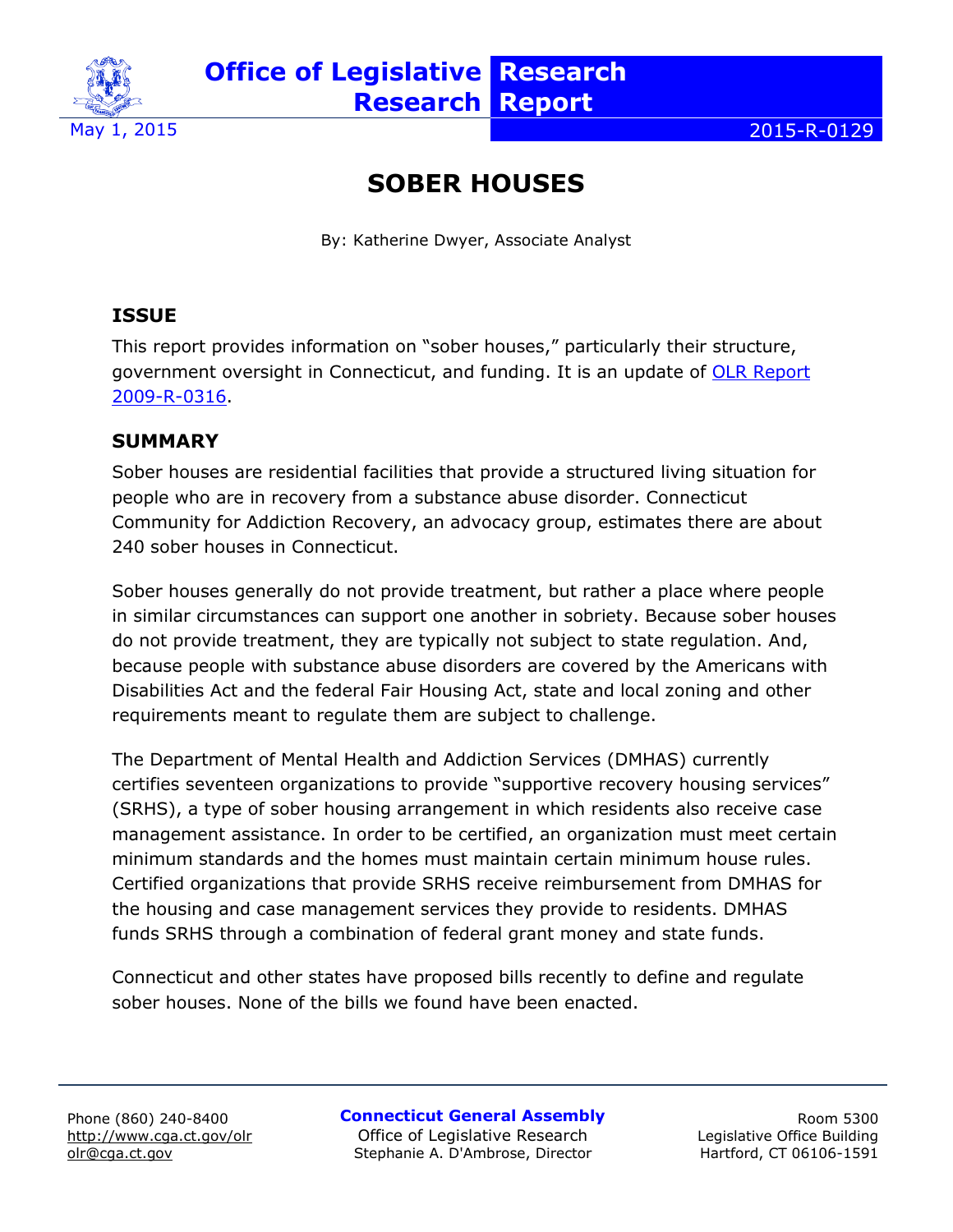#### **GOVERNMENT OVERSIGHT**

Sober houses do not provide treatment; they provide a place where people can support one another in sobriety. They are not licensed by any state agency or subject to state regulation solely as sober houses (they may be subject to building and fire safety codes based on their size).

#### *State Oversight—Supported Recovery Housing Services Program*

Advanced Behavioral Health (ABH) serves as the administrative services organization for DMHAS' Behavioral Health Recovery Program, which provides eligible participants with alcohol and substance abuse recovery services. ABH contracts with certain qualified community, faith, and peer organizations to provide sober housing and case management through its SRHS program. Organizations that contract with ABH to provide SRHS receive reimbursement for each resident who receives housing and case management services. In order for the organization to be certified and receive this reimbursement, the SRHS must include certain components, such as:

- 1. a clean, safe, substance-free living environment in which (a) on-site case management services are available at least eight hours per day, five days per week and (b) on call staff are available 24 hours per day, seven days per week;
- 2. case management to help residents get substance use treatment, community-based recovery services, or both, for sustained recovery;
- 3. qualified staff with an understanding of (a) substance use disorders, (b) co-occurring substance use and mental health disorders, and (c) recovery principles;
- 4. mechanisms to use data to monitor and inform program management quality and improvement; and
- 5. commercial general liability insurance with minimum coverage of \$1 million per occurrence and \$3 million aggregate or a \$1 million general liability per occurrence and \$2 million general aggregate with a \$1 million umbrella [\(ABH Request for Qualified Contractors\)](http://www.abhct.com/Customer-Content/WWW/CMS/files/BHRP-B/ABH_SRHS_RFQC_May15_v3.pdf).

Residents in DMHAS-certified supported recovery housing must agree to follow several house rules, some of which include:

- 1. absolutely no alcohol or drug use on or off the premises (staff can request drug testing for residents, and discharge someone who refuses to comply);
- 2. no guests or visitors allowed in the house without staff consent;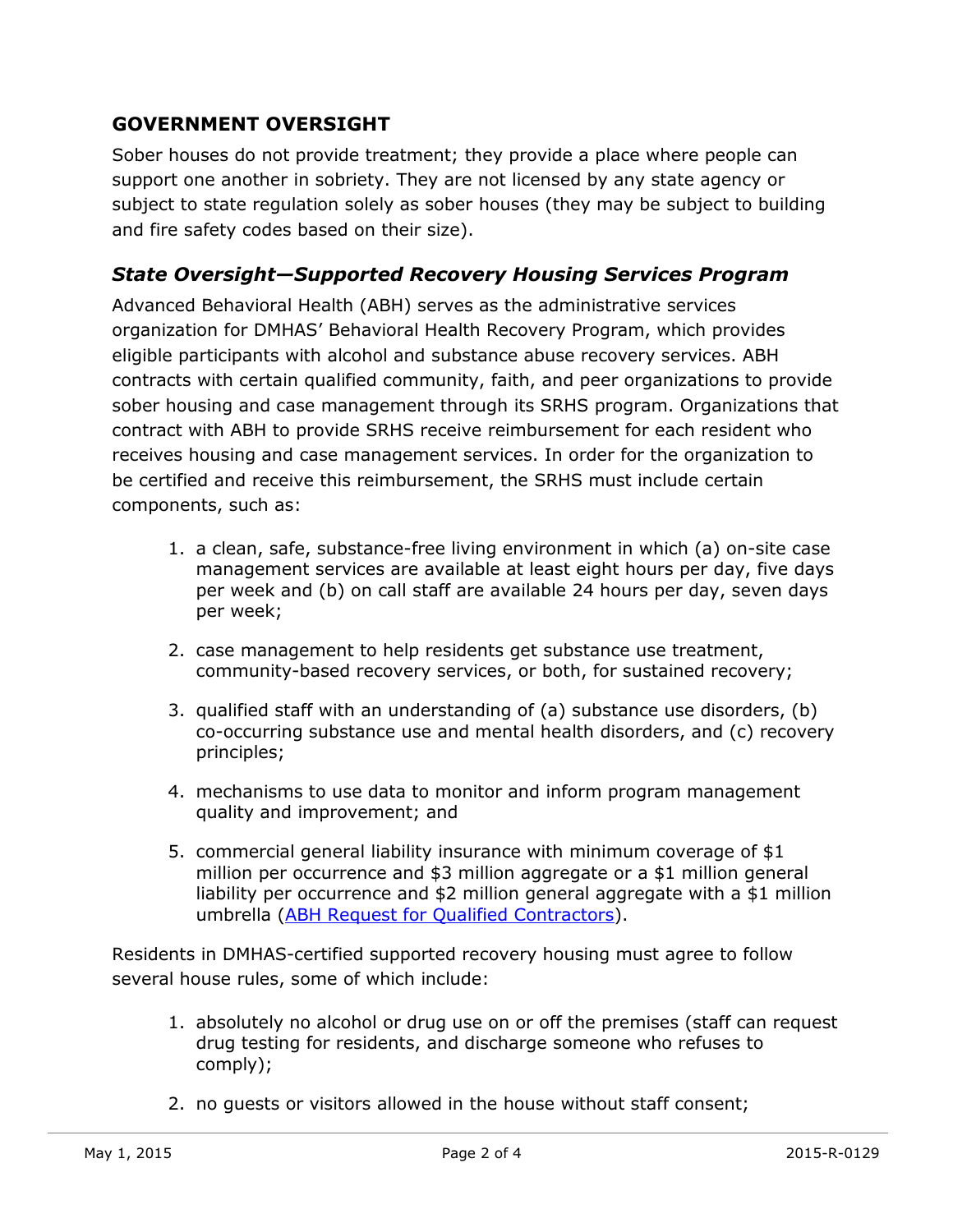- 3. clients may not borrow money from other clients or staff, and stealing anything results in immediate discharge;
- 4. clients must attend one weekly household meeting and at least (a) five self-help meetings per week during the first 30 days and (b) three selfhelp meetings per week during the second 30 days;
- 5. clients should begin looking for employment immediately and devote several hours per day to that search; and
- 6. clients must complete chores and adhere to the house curfew (ABH SRHS [Sample Forms\)](http://www.abhct.com/Customer-Content/WWW/CMS/files/BHRP-_clinical/Supported%20Recovery%20Housing%20Forms.pdf).

#### *Local Government Oversight*

Local governments sometimes try to restrict the establishment or operation of sober houses through zoning and housing codes, but federal law limits their ability to do so. People in recovery from substance abuse disorders are considered disabled under the Americans with Disabilities Act and the federal Fair Housing Act, particularly its 1988 amendments. The latter law specifically prohibits discrimination in the sale or rental of housing, or to otherwise make unavailable or deny a dwelling to any buyer or renter because of a handicap. It requires governments to make "reasonable accommodations" to preclude such discrimination.

Nonetheless, some towns have tried to use zoning and other codes to restrict the establishment or operation of sober houses. For example, in 1997, West Haven's fire district sought to require Oxford House-Jones Hill to install additional safety equipment, and the city sought to restrict its operation because seven unrelated adults lived there. The sober house's owner eventually applied for a special use exception to the town's zoning rules, which was denied. The U.S. District Court held that (1) the town had refused to make a reasonable accommodation, (2) the fire code the district sought to enforce disparately impacted the sober house's residents (i.e., though neutral on its face, the code had a discriminatory effect), and (3) the city engaged in intentional discrimination against the residents.

On appeal, the appellate court upheld the reasonable accommodation and intentional discrimination rulings but overturned the disparate impact ruling as to the fire district. Both courts permitted the house to continue. (*Tsombanidis, et. al. v. West Haven, et al.,* 180 F. Supp. 2d 262 (2001), affirmed in part and overturned in part on appeal, 352 F.3d 565 (2003)).

## **PROPOSED LEGISLATION**

Over the past few years, bills to define and regulate sober houses have been introduced in several states, such as Connecticut, California, Florida,